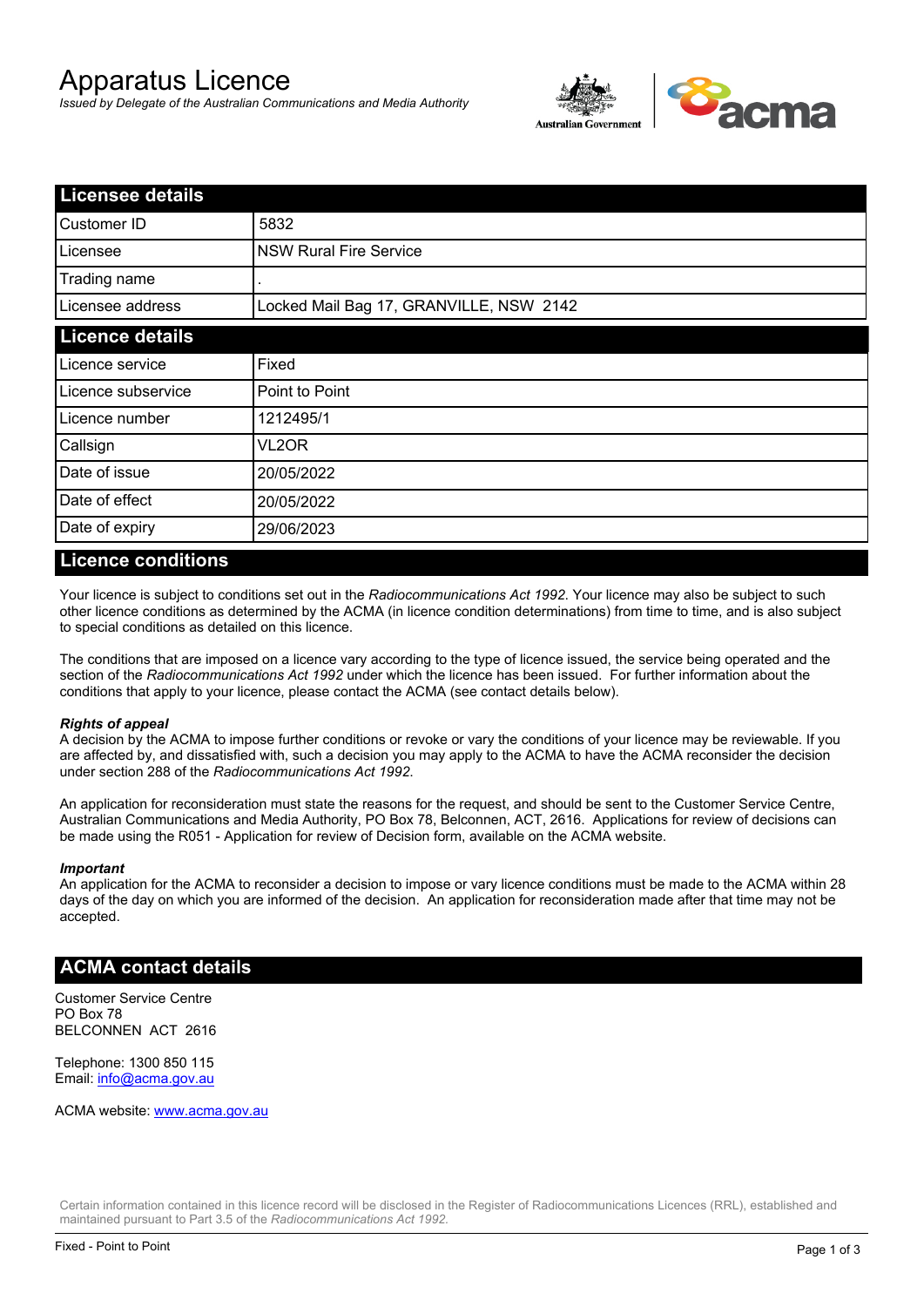# **Advisory Notes applying to licence no.: 1212495/1**

Conditions applicable to the operation of Point to Point station(s) authorised under this licence can be found in the Radiocommunications Licence Conditions (Apparatus Licence) Determination and the Radiocommunications Licence Conditions (Fixed Licence) Determination, the 'fixed licence lcd'. Copies of these determinations are available from the ACMA and from the ACMA home page (www.acma.gov.au).